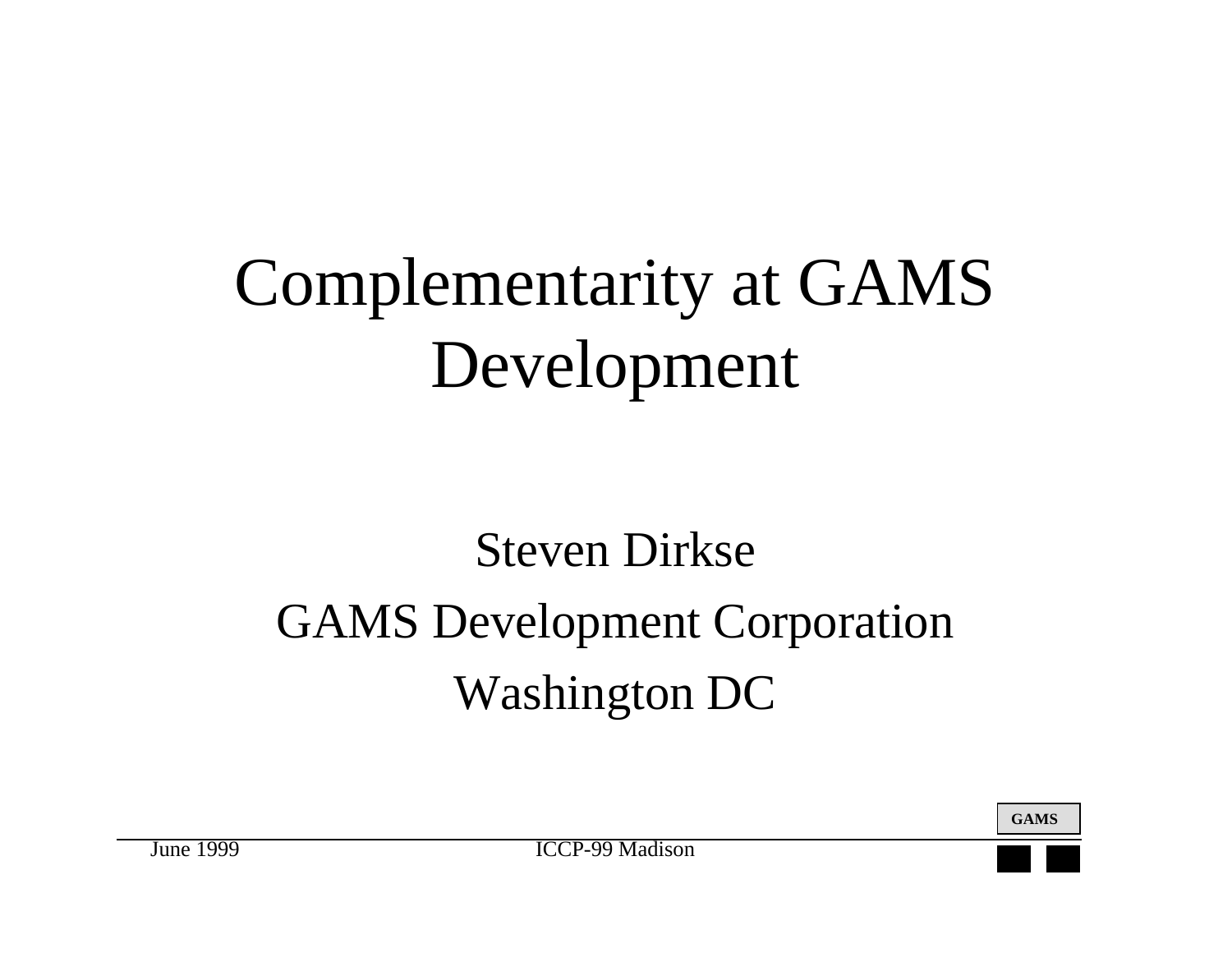### How Important is CP?

- In 1989, no CP possible in GAMS
- In 1999, CP comprises over 10% of solver sales
- Active modeling & application area
- Many different parties involved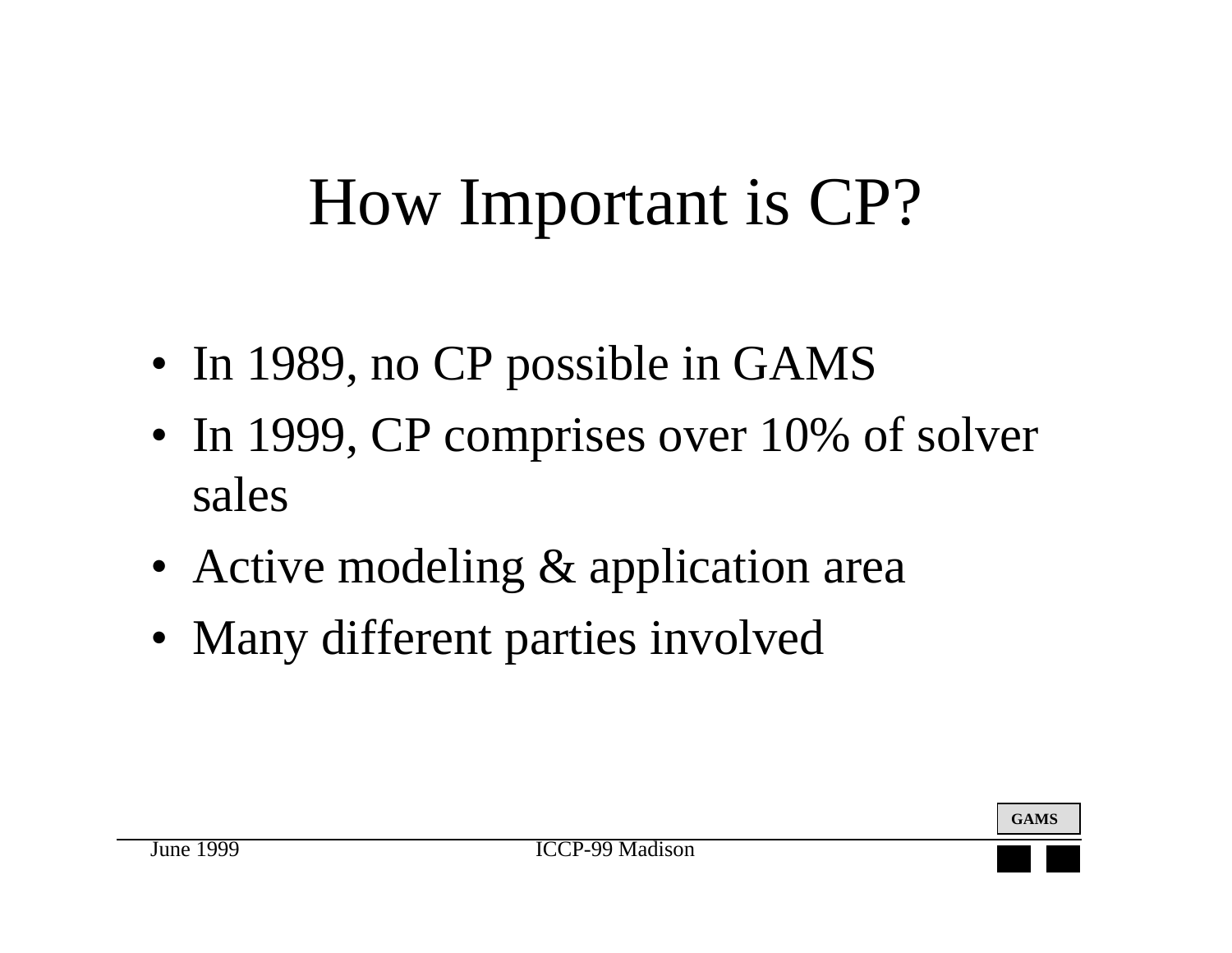## Talk Outline

- The MCP model type
	- –Modeling syntax
	- –Solution algorithms
- MPSGE
- New Directions
	- reformulation tools
	- MPEC models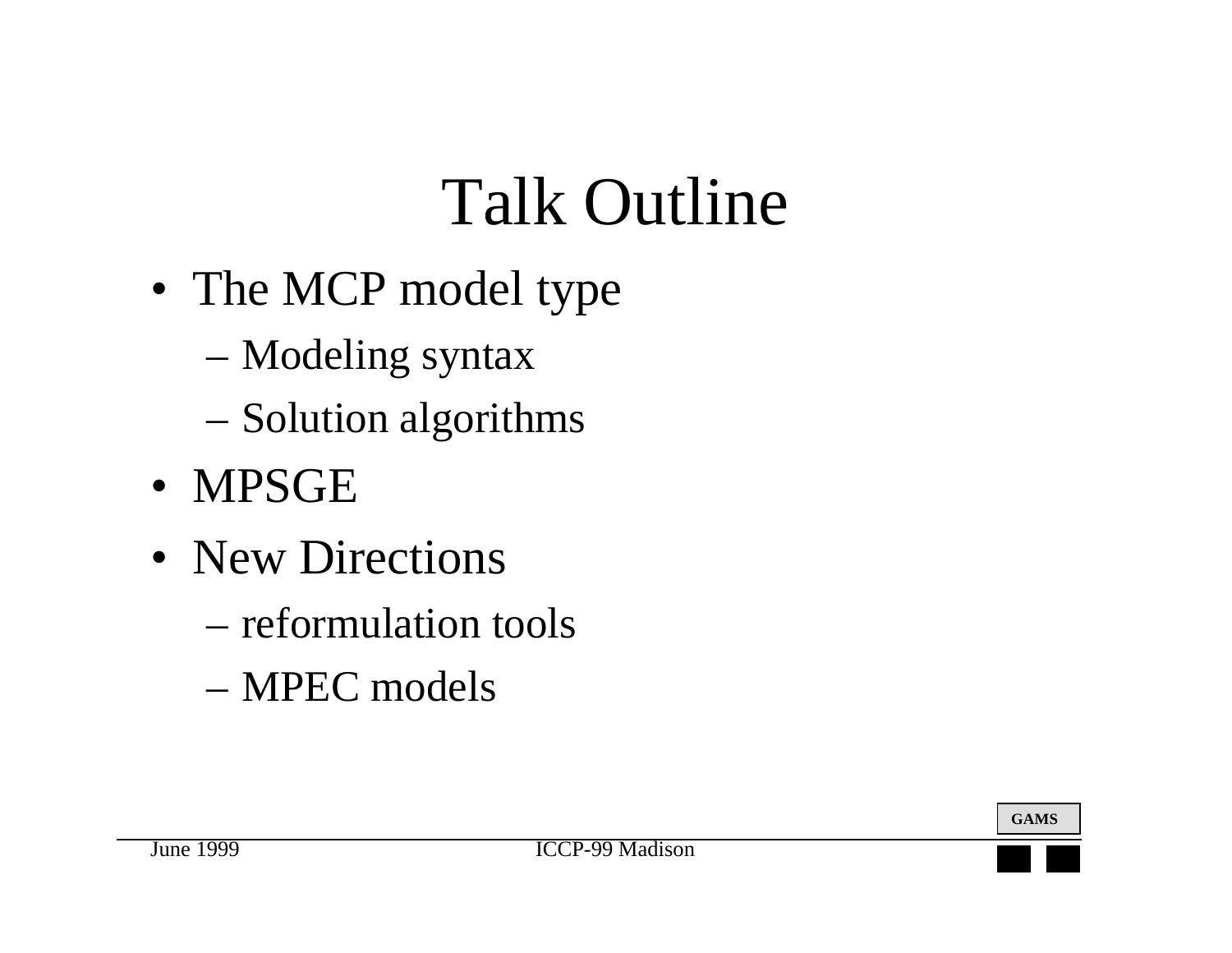# Why Use GAMS for CP?

- Benefits for the modeler
	- –Powerful set-based indexing, large scale
	- –Symbolic differentiation
	- – Self-documenting model: portable, flexible, extendable, readable
	- –Solver independence
	- –Access to model library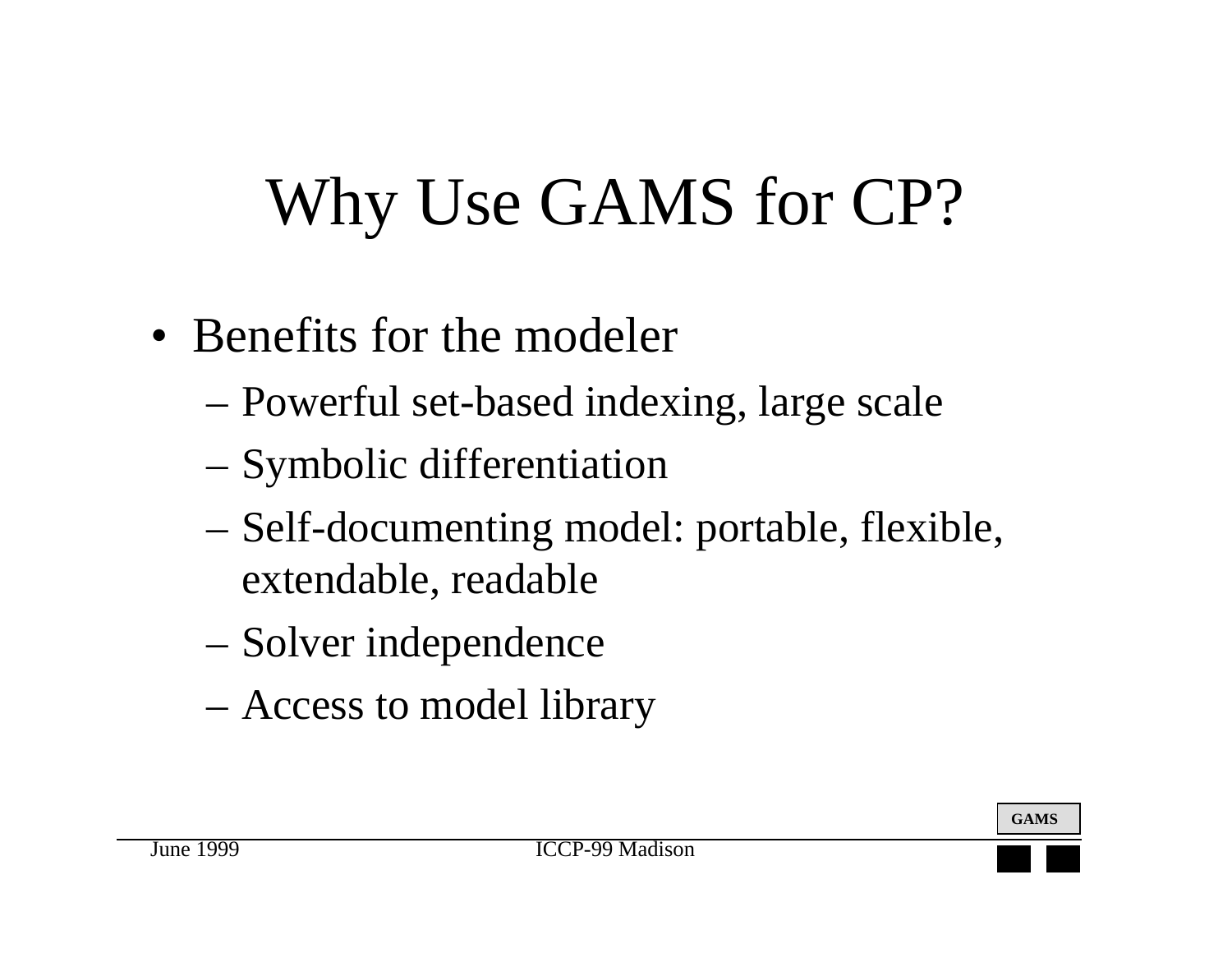## Why Use GAMS for CP?

- Benefits for the algorithm developer
	- – Readily available test problems: GAMSLIB, MCPLIB
	- –Immediate access to market, user community
	- – Environment allows algorithm comparison, enforces rigor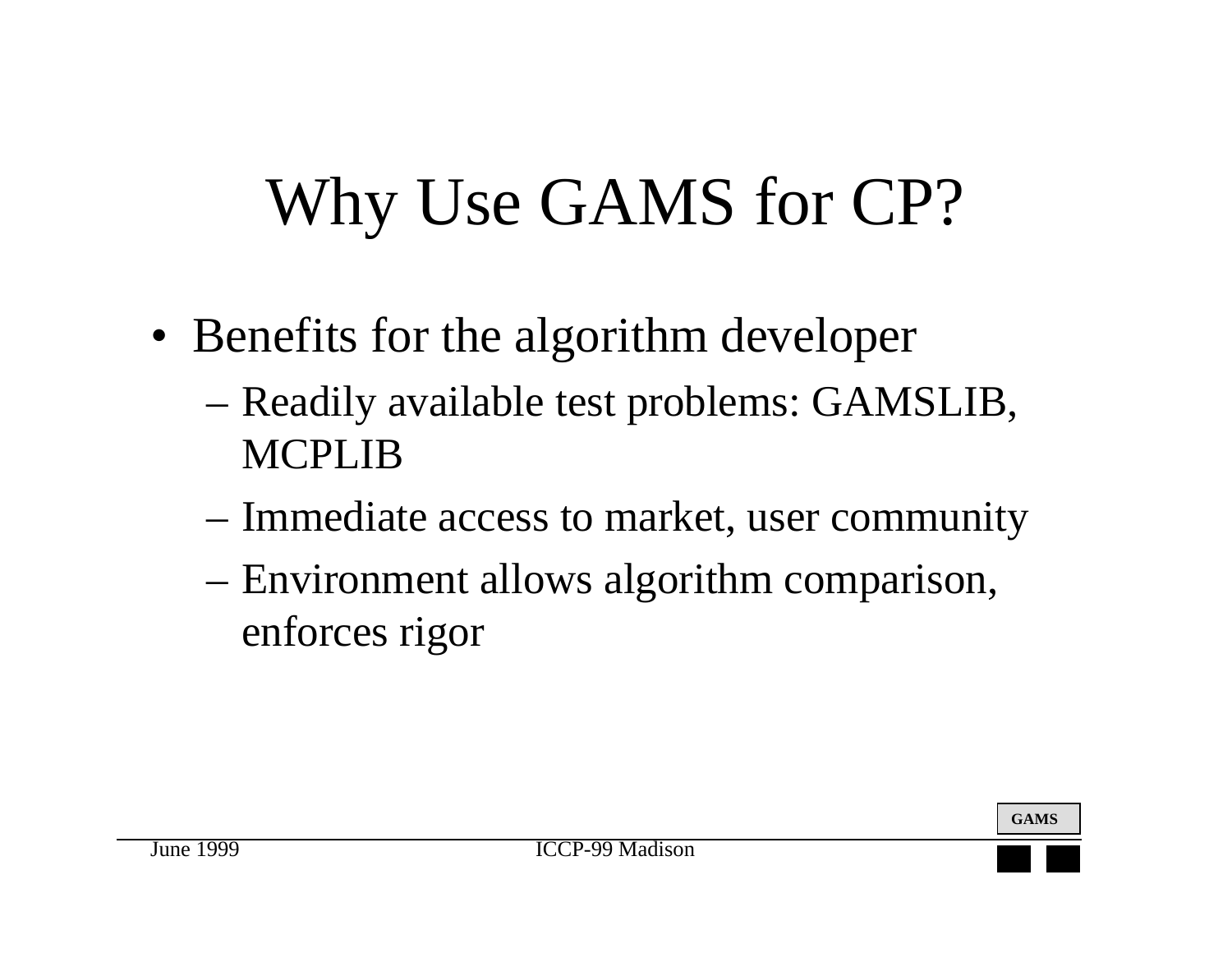#### MCP: Denition

GIVELLEX FOR  $\forall x \in \mathbb{R}$ ,  $-\infty \leq t \leq u \leq +\infty$ ,

 $1111U \quad Z \leftarrow T$  5.t.

either  $z_i = \ell_i$  and  $F_i(z) \ge 0$ or  $z_i = u_i$  and  $F_i(z) \leq 0$ or  $\ell_i < z_i < u_i$  and  $F_i(z) = 0$ .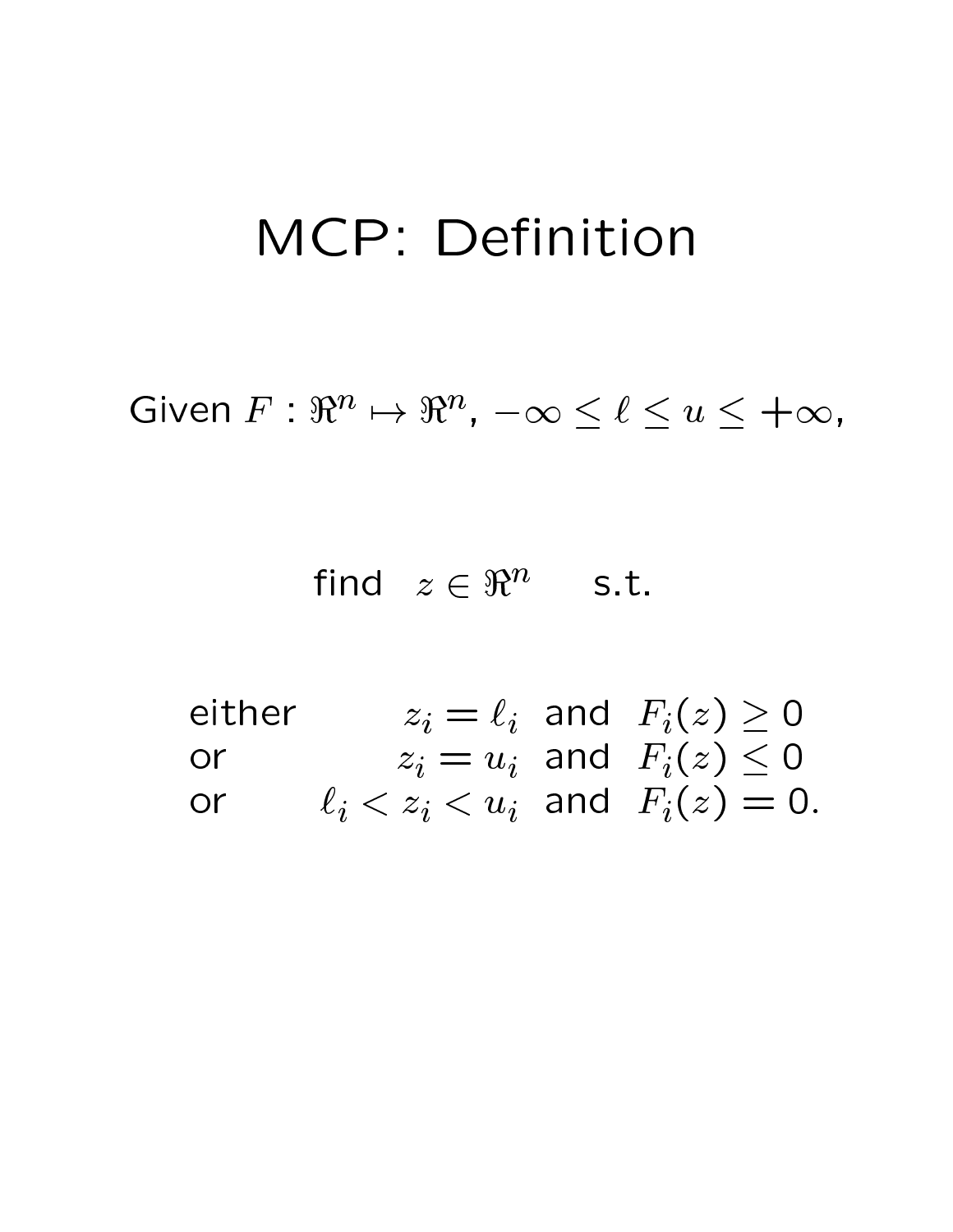## Extending GAMS for CP

- CP requires:
	- –(nonlinear) functions -
	- –(bounded) variables -



- –complementary pairing - ??
- MCP model type introduces pairing F.z
- Allows reuse of functions
- Builds on user expertise in NLP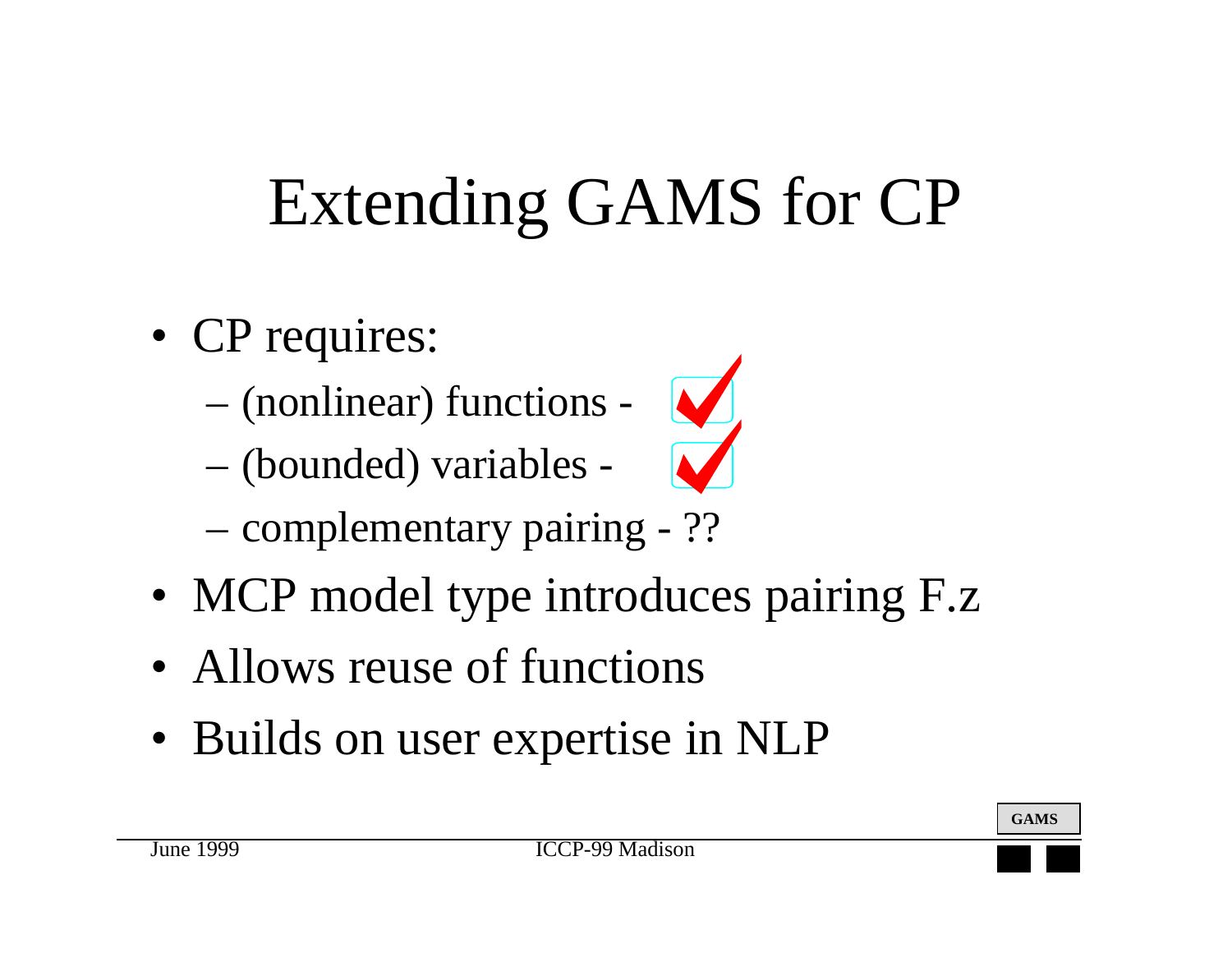#### A Walrasian Equilibrium Example

Find a price  $p \in \Re^m$  and an activity level  $y \in \Re^n$ such that

$$
S(p, y) := b - d(p) + Ay \ge 0, \quad p \ge 0, \quad \bot
$$

$$
L(p) := -A^{\top} p \ge 0, \quad y \ge 0, \quad \bot
$$

An equivalent MCP:

$$
F(p,y):=\left[\begin{array}{c} S(p,y)\\L(p)\end{array}\right],\qquad B:=\Re^m_+\times\Re^n_+,
$$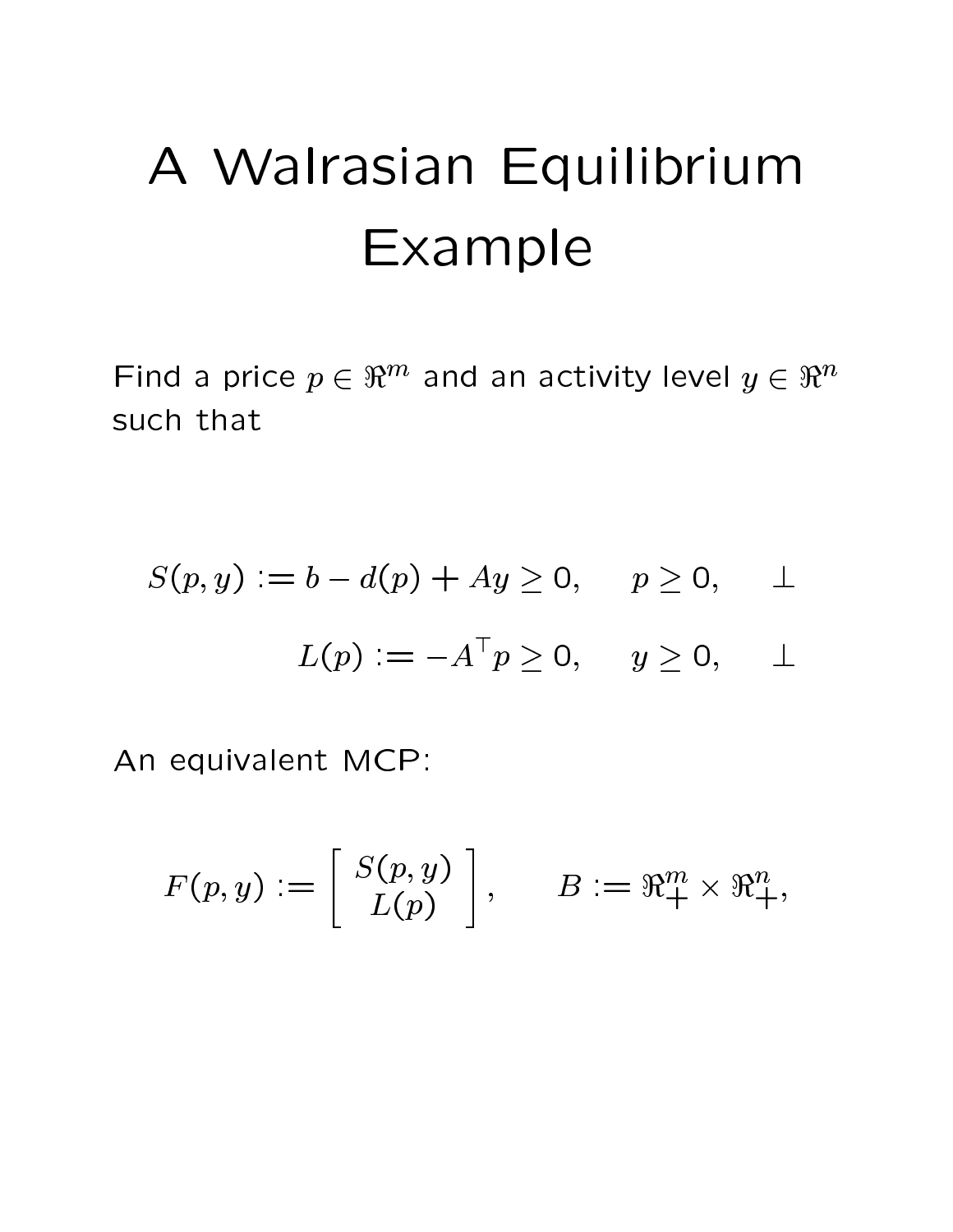#### The GAMS Model

parameters b(I), s(I), A(I,J);

positive variables p(I), y(J); equations S(I), L(J);

S(I) .. b(I) + sumfJ, A(I,J)\*y(J)g - s(I)\*sumfK, b(K)\*p(K)g / p(I) =g= 0; L(J) .. - sumfI, p(I)\*A(I,J)g =g= 0;

model walras / S.p, L.y /;

solve walras using mcp;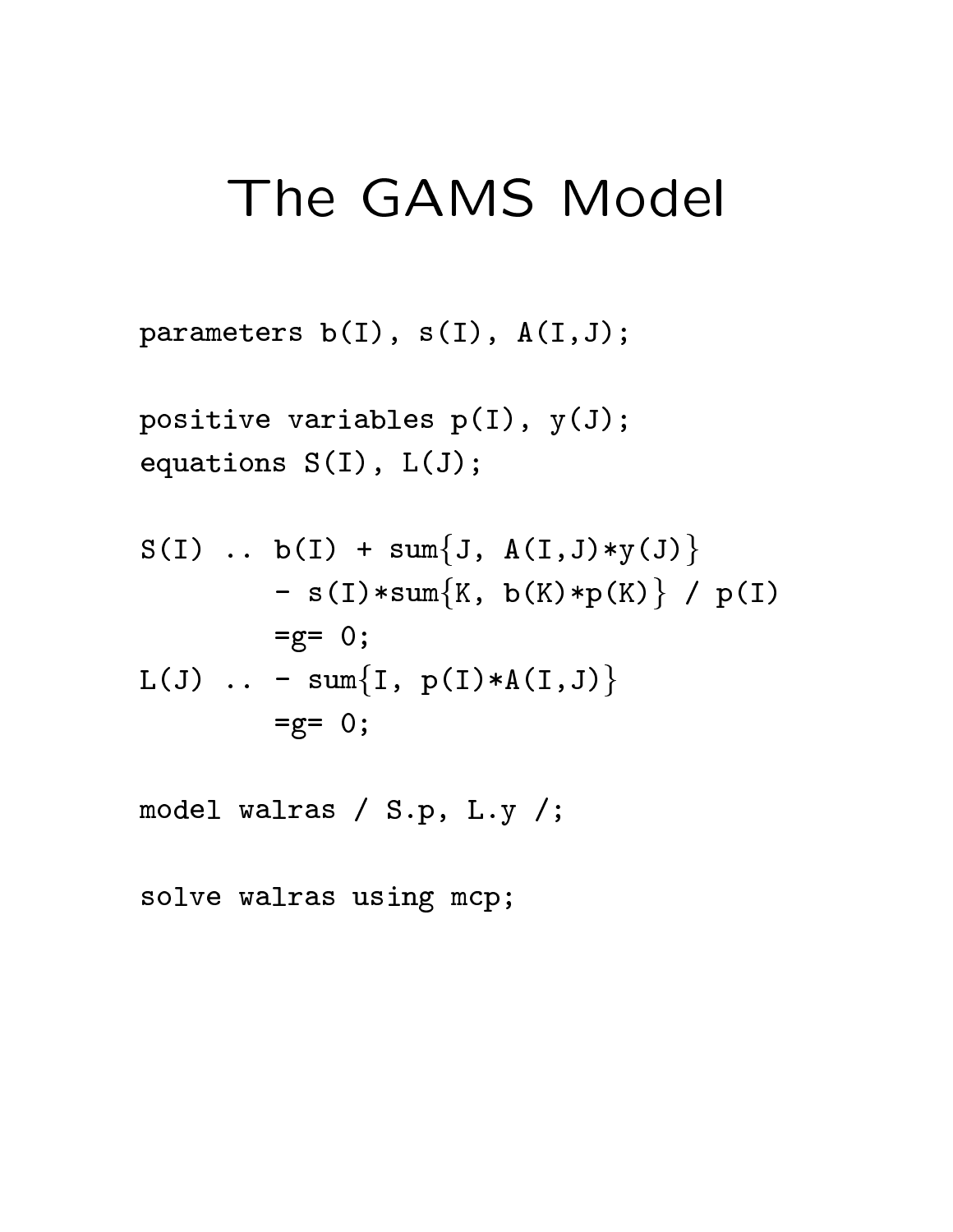#### CPLIB (Rutherford)

- An interface layer between GAMS & solver
	- – Provides function F and its Jacobian, box B, initial iterate, solution reporting
	- –Allows integration of MPSGE
- Fortran code, supports C solvers as well
- Cornerstone of CP solvers at GAMS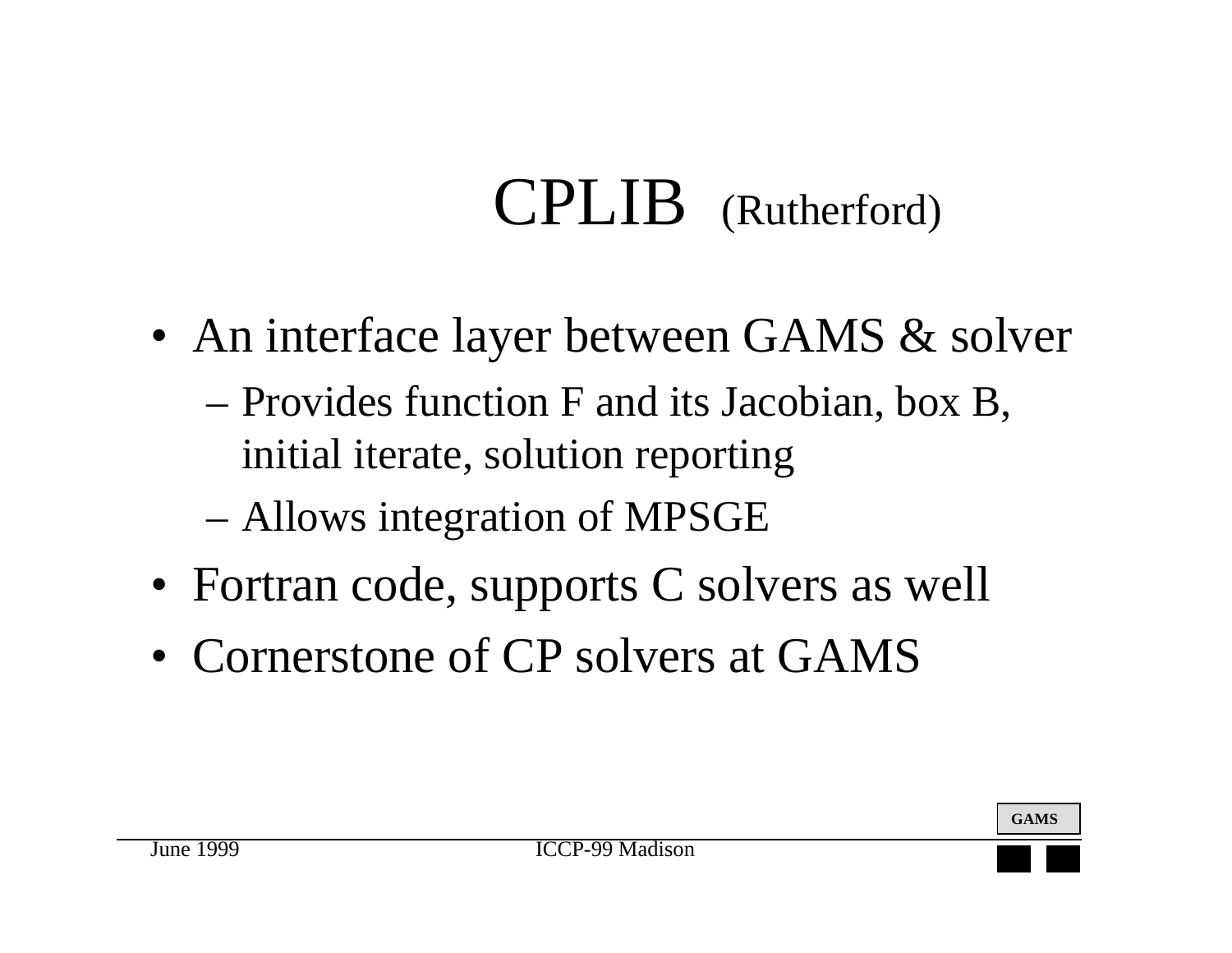#### MPSGE: Intro

- A language for GE models
	- –Economists say a lot with a few words
	- –MPSGE "speaks economics"
- This language foreign to GAMS
	- –Preprocessor reads MPSGE code
	- –GAMS code and MPSGE code integrated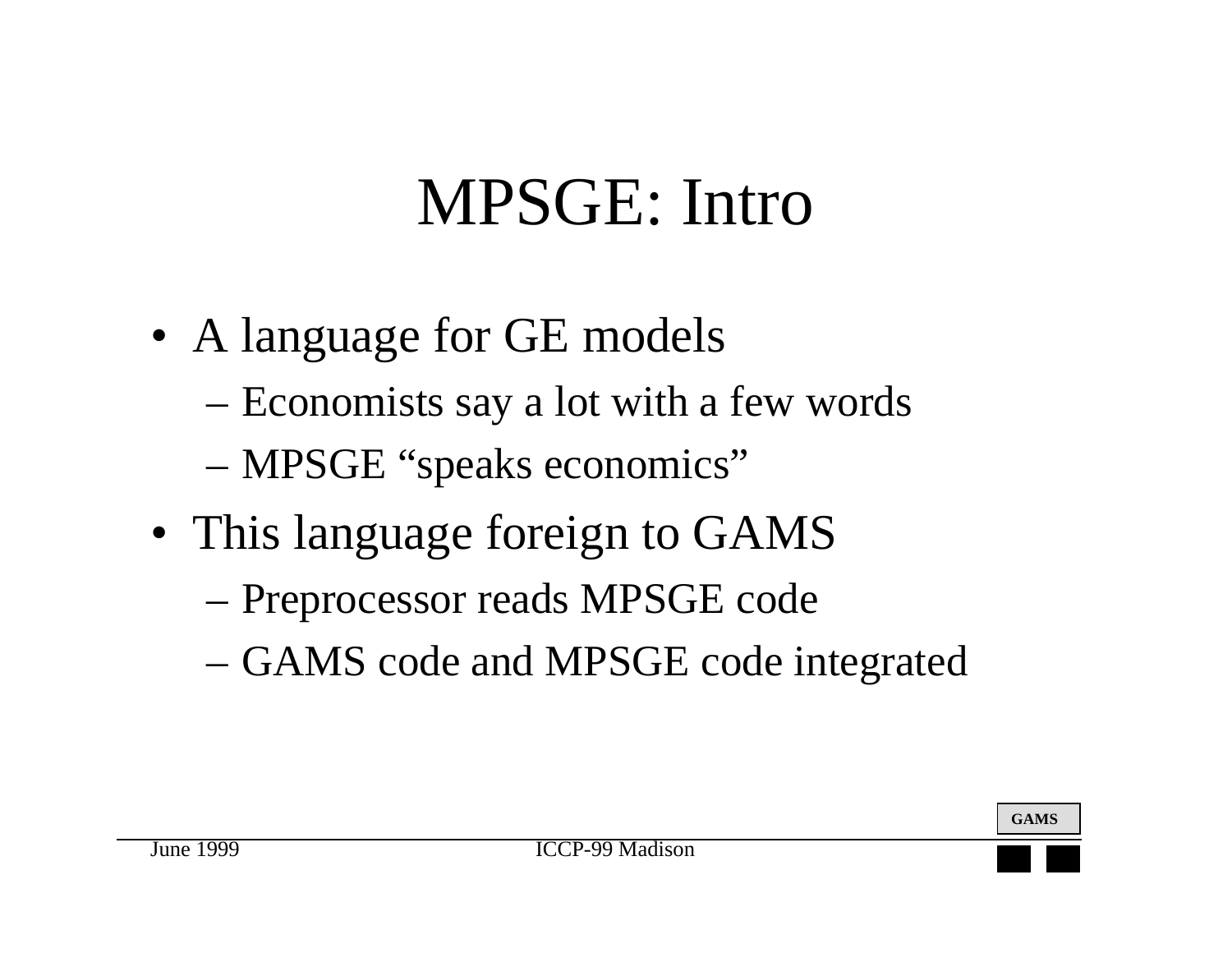#### MPSGE: Advantages

- Shorthand that reduces errors, tedium
- Efficient constraint representation
- Structures and manages complexity
- Consequence: increased solver demand
	- –Forces robustness, speed
	- Drives sales of MCP solvers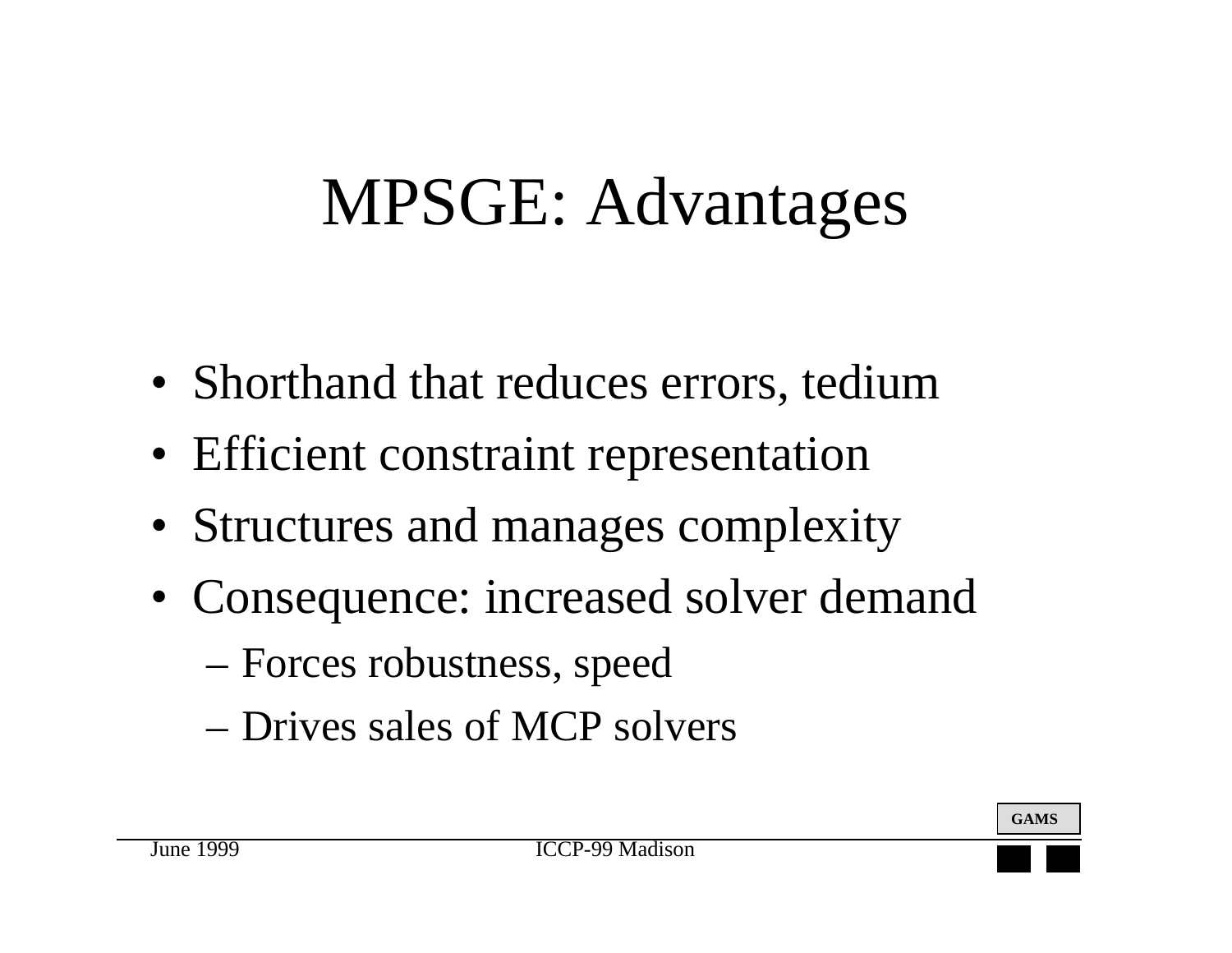## Intl. Impact Assessment Model

- 80-country GE model
- Evaluate effects of environmental policy
- User input of key parameters
- Displayed data and graphics allows convenient, rapid comparison b/t policies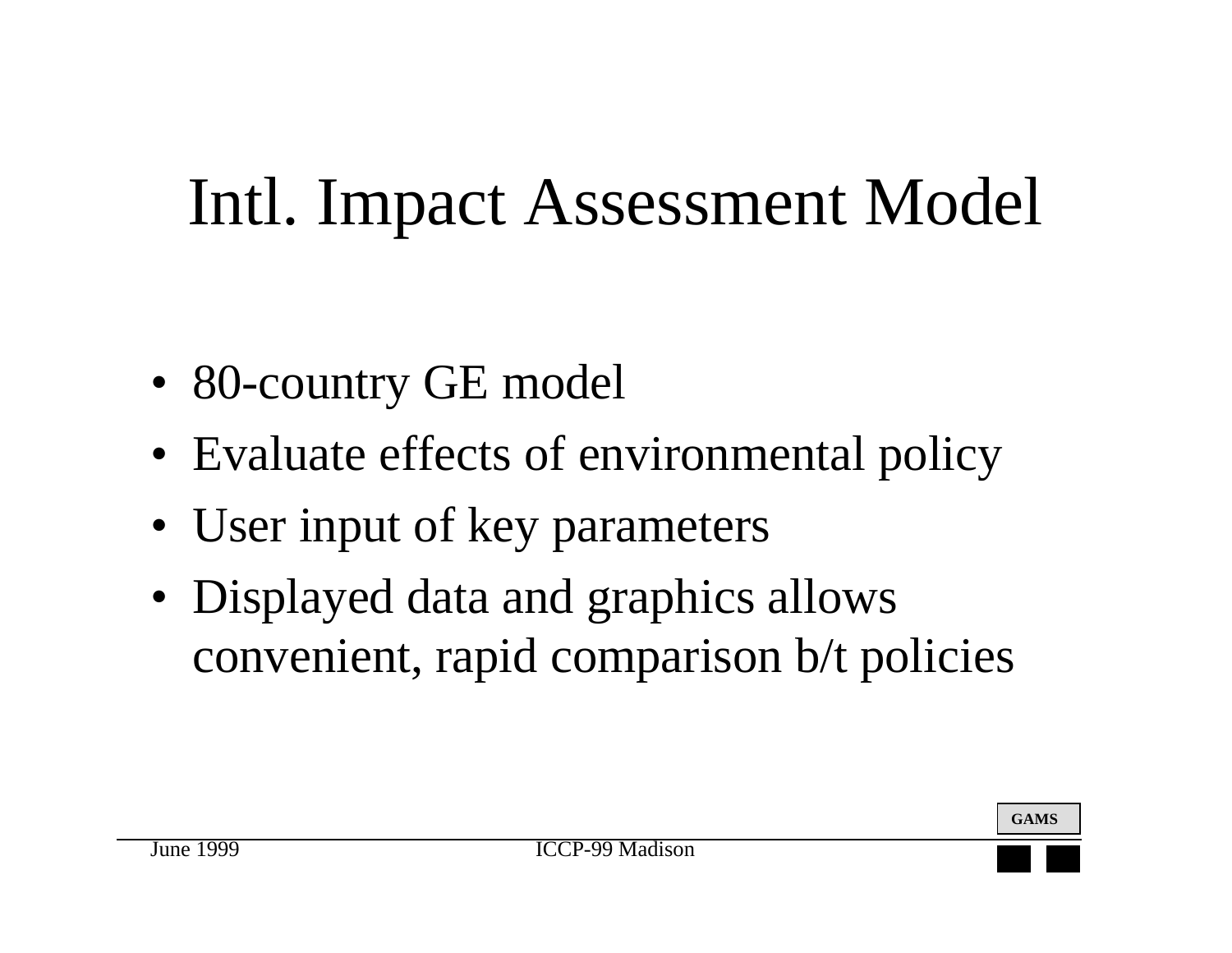## MCP Solvers: MILES, PATH

- (Josephy)Newton-based algorithms
	- –Local quadratic convergence
	- –Require exact Jacobians
	- –Line/pathsearch techiques increase robustness
- Use sparse linear algebra (LUSOL)
	- –Scale to large problems, efficient pivoting
	- –Employ dynamic memory allocation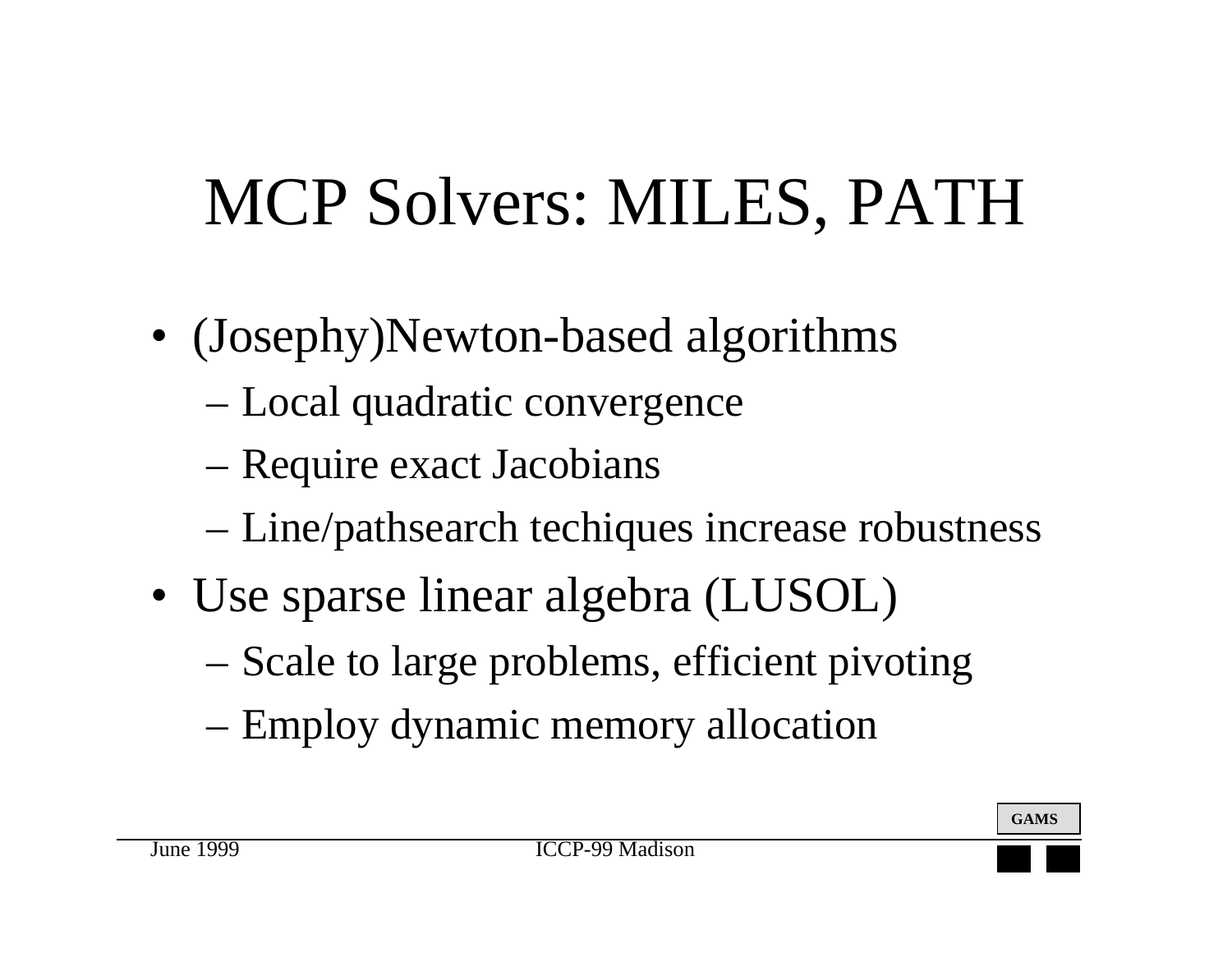## Why use PATH?

- Crashing
	- –Quickly finds near-optimal basis
	- –Major speed boost on large models
- Proximal point term to handle rankdeficiency
- Robustness: restarts, pathsearch, merit functions
- Diagnostics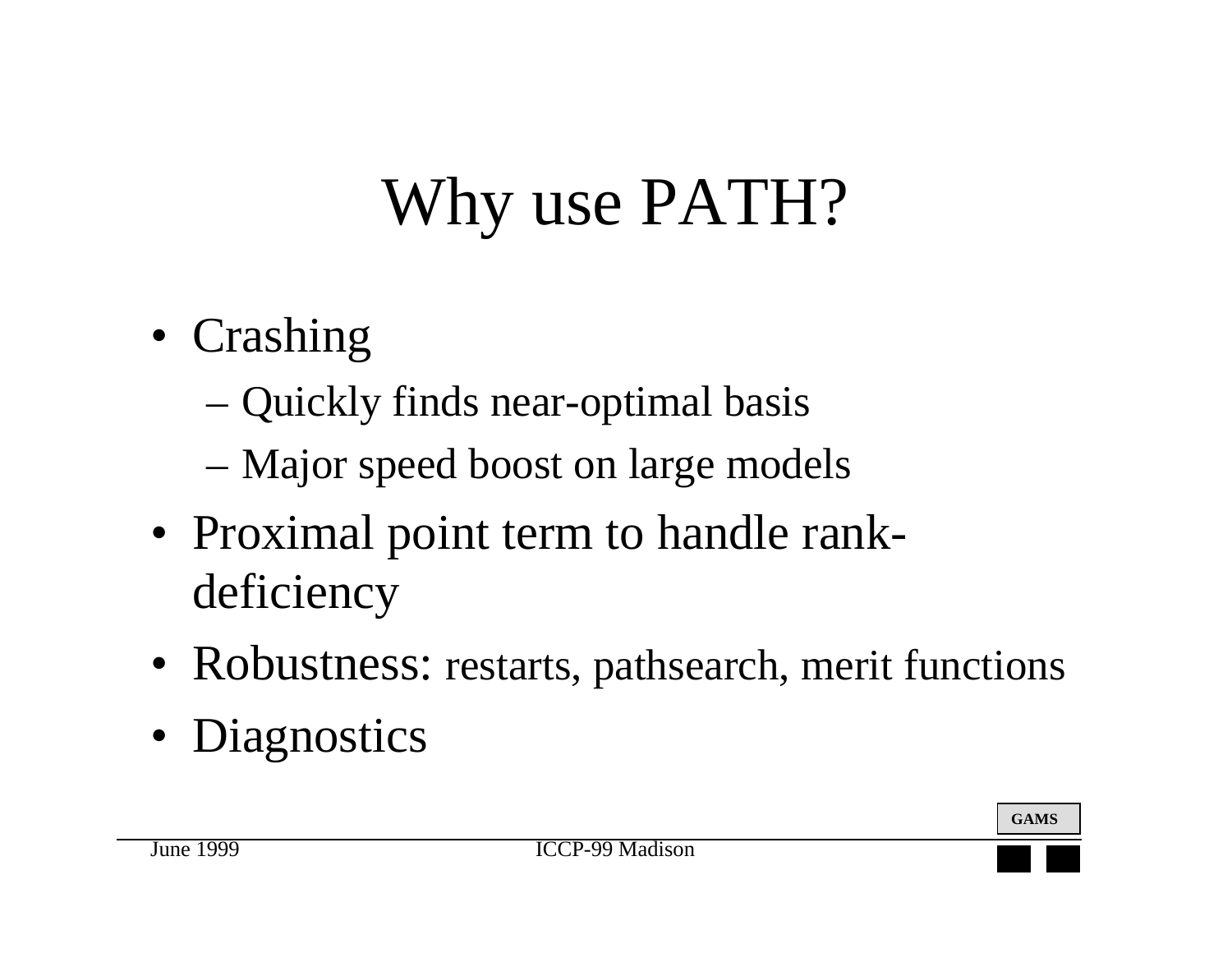#### A Simple NLP

Let  $c_i, i=1..1000$  be in [0,2],  $C=\sum_i c_i.$ 

minimize 
$$
\sum_i (c_i - x_i)^2
$$
  
subject to  $AC = \sum_i x_i$   
 $x \le .85$ 

NLP solution: 673 superbasic vars, 1 basic, 326 nonbasic.

First order (KKT) conditions for the above: a simple complementarity problem.

$$
2(x - c) + e\lambda \le 0 \quad \perp \quad x \le .85
$$
  
.
$$
AC - \sum_{i} x_{i} = 0 \quad \perp \quad \lambda \quad \text{free}
$$

MCP solution: 674 basic vars, 326 nonbasic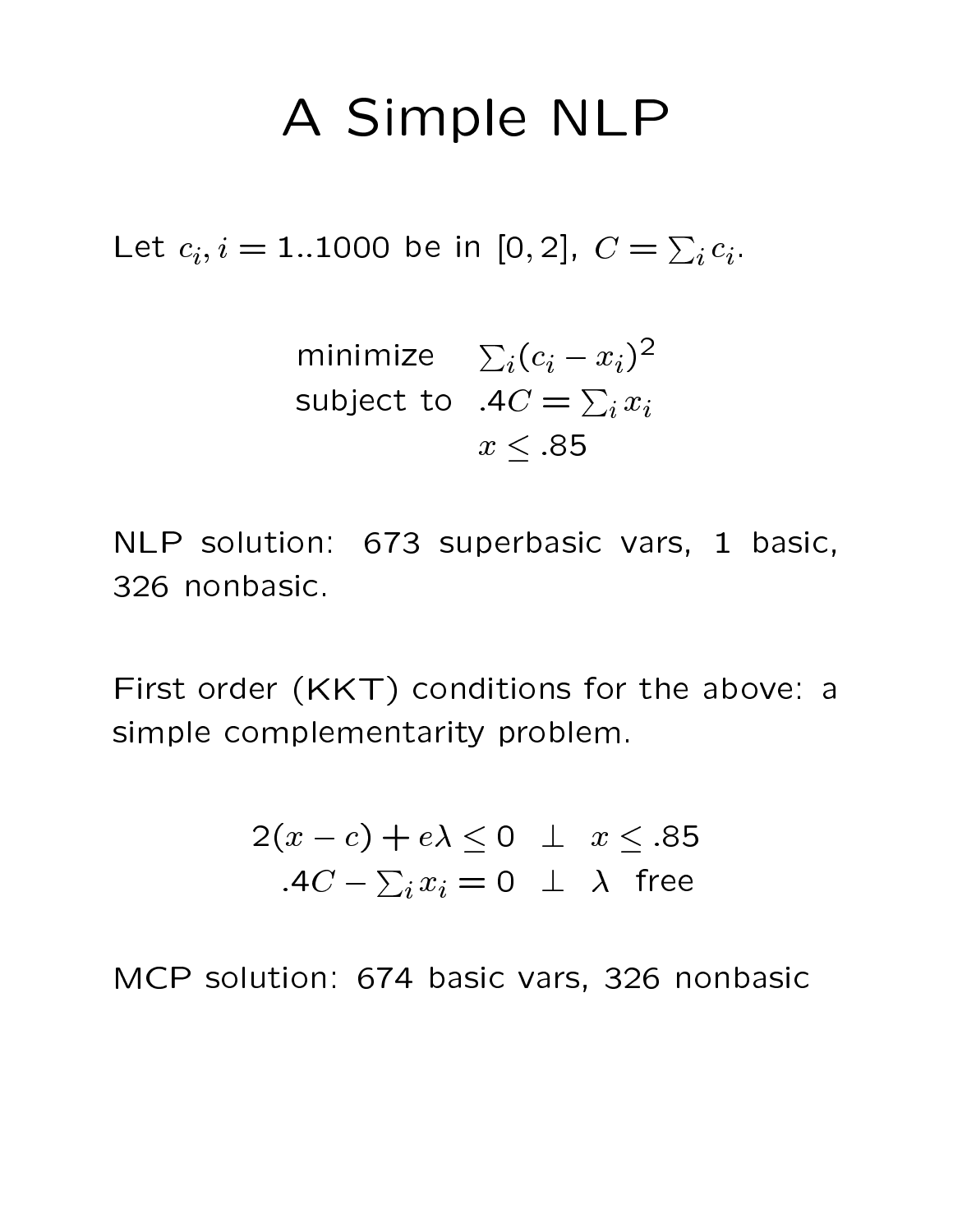### NLP vs. KKT

- Problems with NLP solvers
	- –expect "few" superbasics
	- –slow convergence: add superbasics singly
	- –memory usage quite high
- Advantages of KKT system
	- Uses second order information
	- –no superbasics, exact basis identification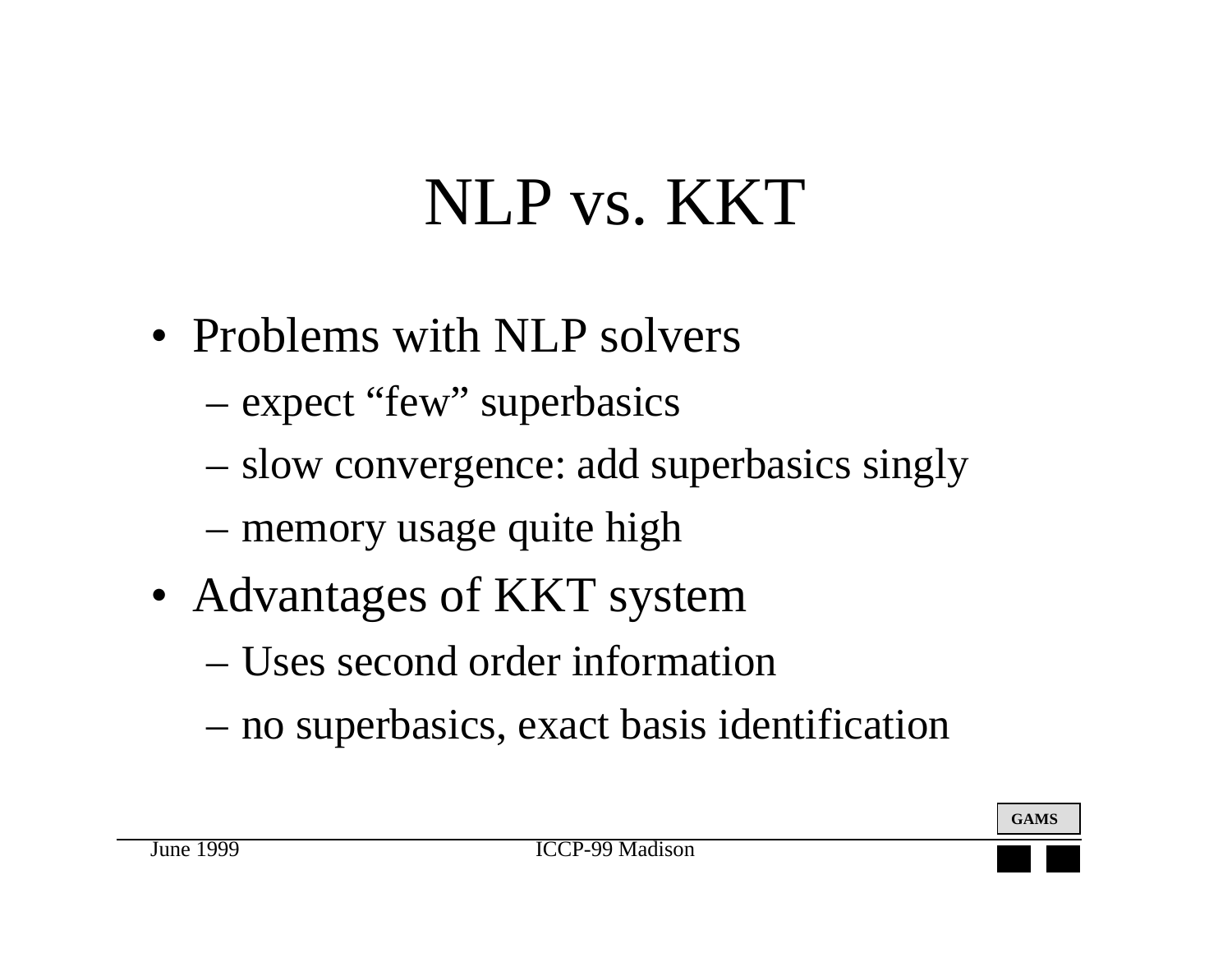## NLP2MCP (Ferris, Horn)

- Output KKT conditions for an NLP
	- –Requires taking derivatives symbolically
	- –Automates error-prone process
- Makes interesting projects possible
	- –Integrate optimization and equilibrium concepts
	- –Large NLP models may solve better
	- –Build large models out of components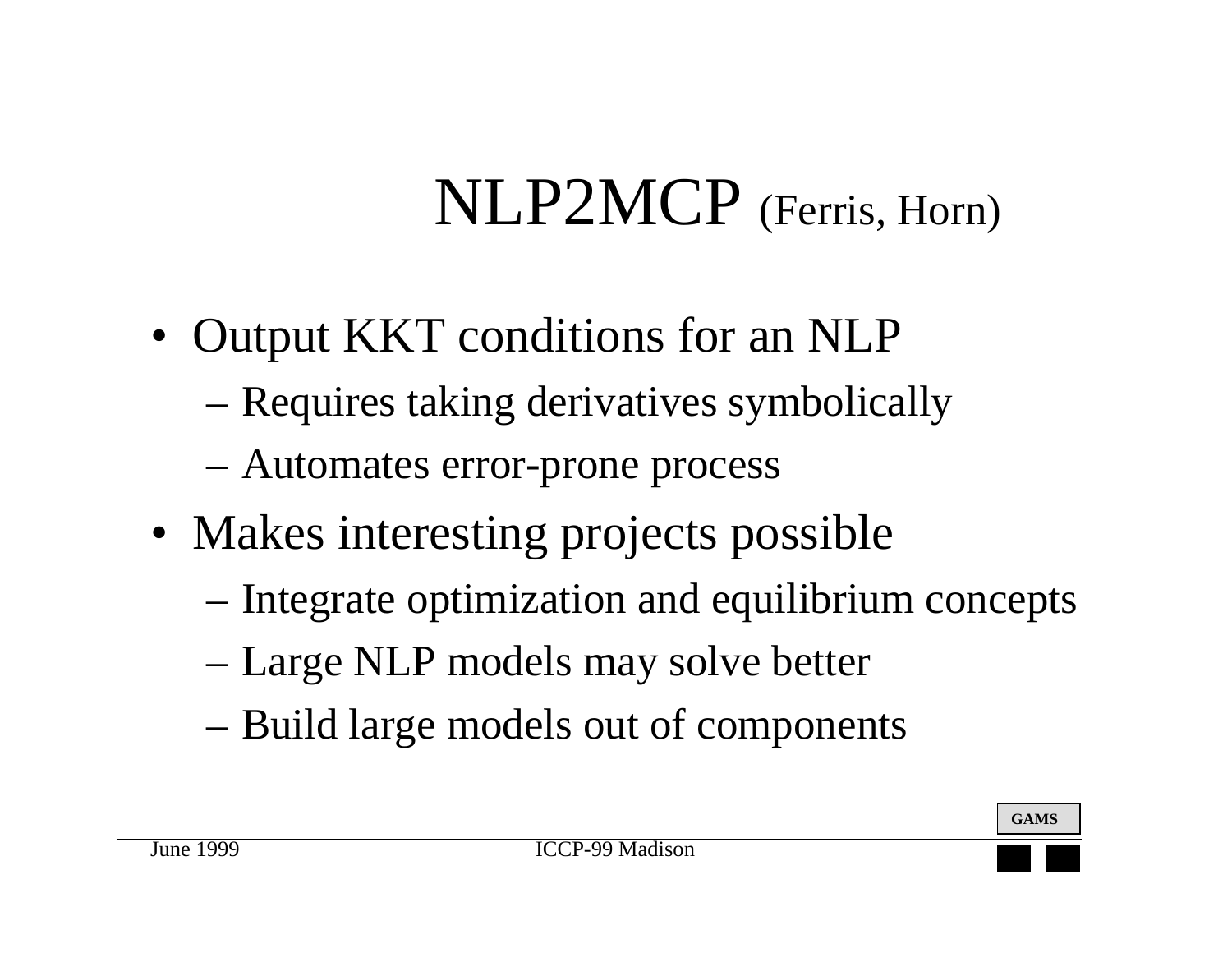## MPEC model type

- Superset of NLP and MCP
	- –Application may come from either direction
	- –Syntax reflects this
- Some models and solver links exist
	- Bundle code
	- –SolvOpt
- Better solvers required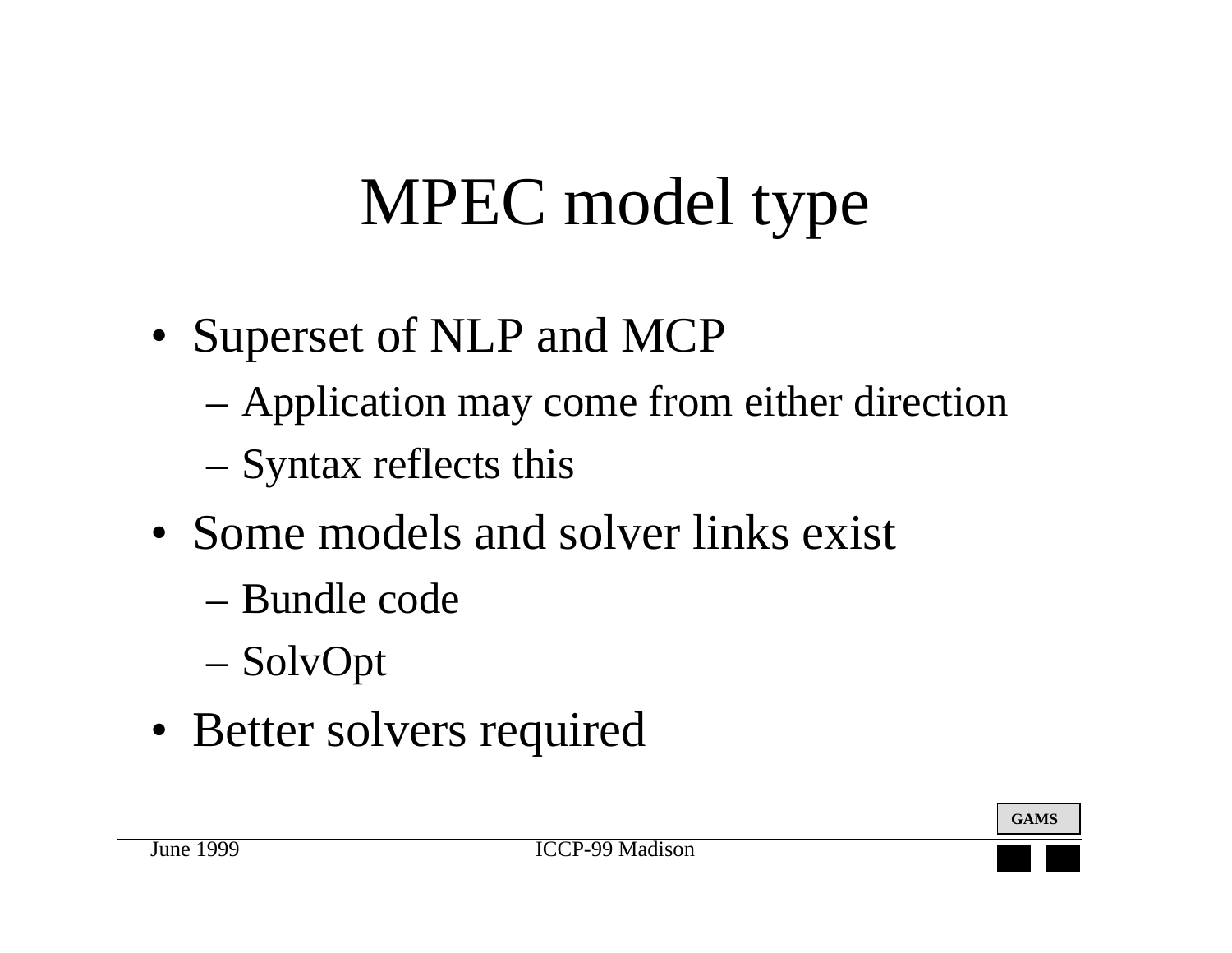## MCP2NLP (Drud)

- May want to reformulate CP as NLP
	- –Improve robustness of arsenal
	- –Diagnostics for unsolvable models
	- –Starting point for MPEC models
- Initial results:
	- –Can improve robustness, speed
	- –Comprehensive test requires more automation